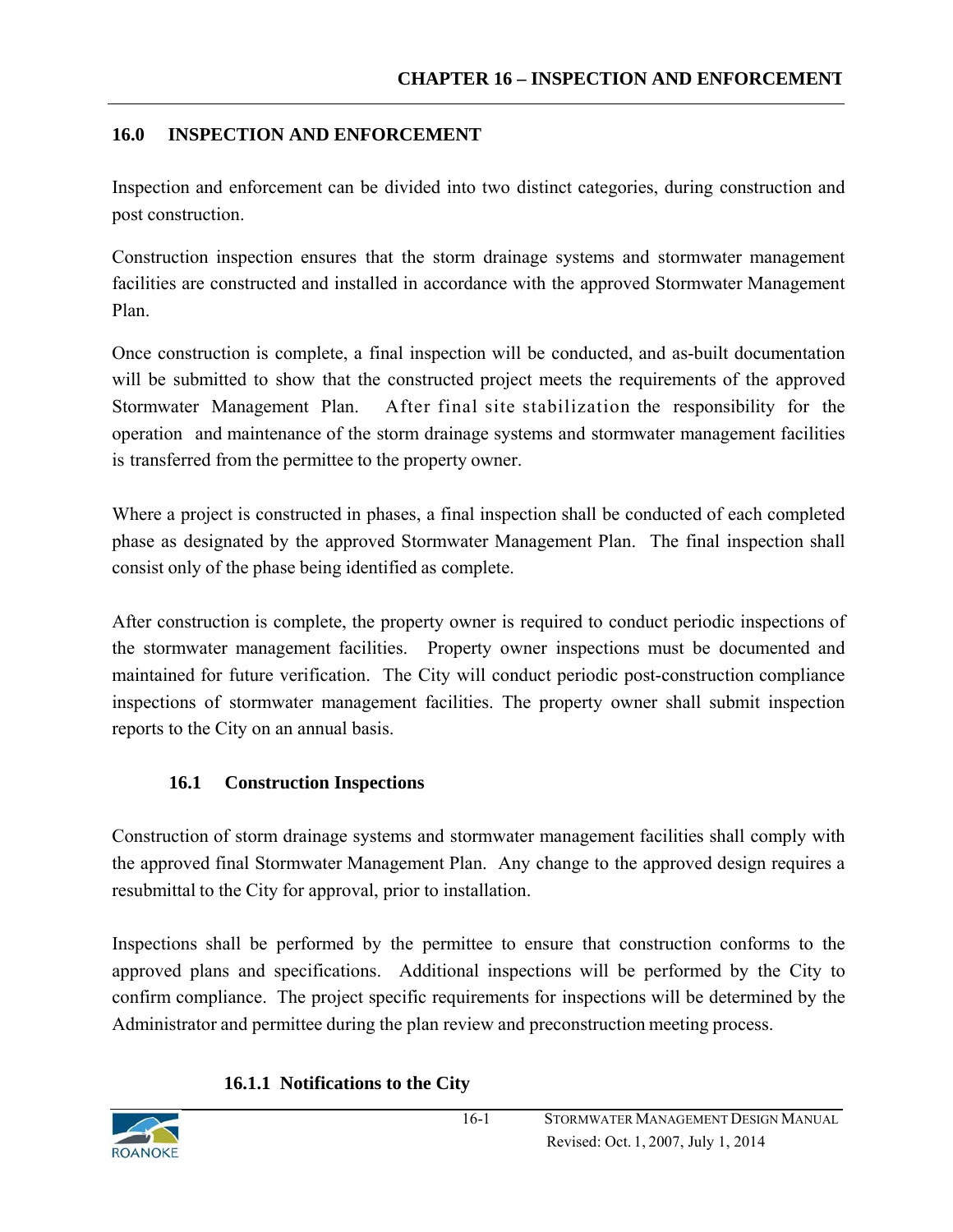The permittee shall schedule an inspection for all storm drain systems and BMPs by 4pm the day before the inspection is needed. The following are examples of, but not limited to, critical components:

- Before the start of construction;
- Before installing a stormwater pond embankment;
- Before installing pond outlet structures;
- Before setting any concrete BMP structures, this does not include precast drop inlets or manholes;
- Before installing energy dissipation structures and any outlet structure into a jurisdictional stream (perennial or intermittent flow);
- Before installing any infiltration or bioretention BMP; or
- Any other key BMP component as determined by the City

# **16.1.2 Periodic Inspections**

The permittee is responsible to perform adequate inspection of the construction activities to confirm that the site is in compliance with the construction of storm drainage systems and stormwater management facilities and BMPs are in conformance with the approved Stormwater Management Plan.

Upon completion of construction, the permittee must certify that the completed project is in accordance with the approved plans and specifications and must provide documentation of regular inspections sufficient to adequately support compliance. All permittee inspections shall be documented and written reports prepared that contain the following information:

- The date and location of the permittee inspection;
- Whether construction is in compliance with the approved Stormwater Management Plan;
- Variations from the approved construction specifications;
- Corrective actions that have been taken to correct previous violations;
- Any violations that exist or corrective actions that have been completed; and
- The name and signature of the person who performed the inspection.

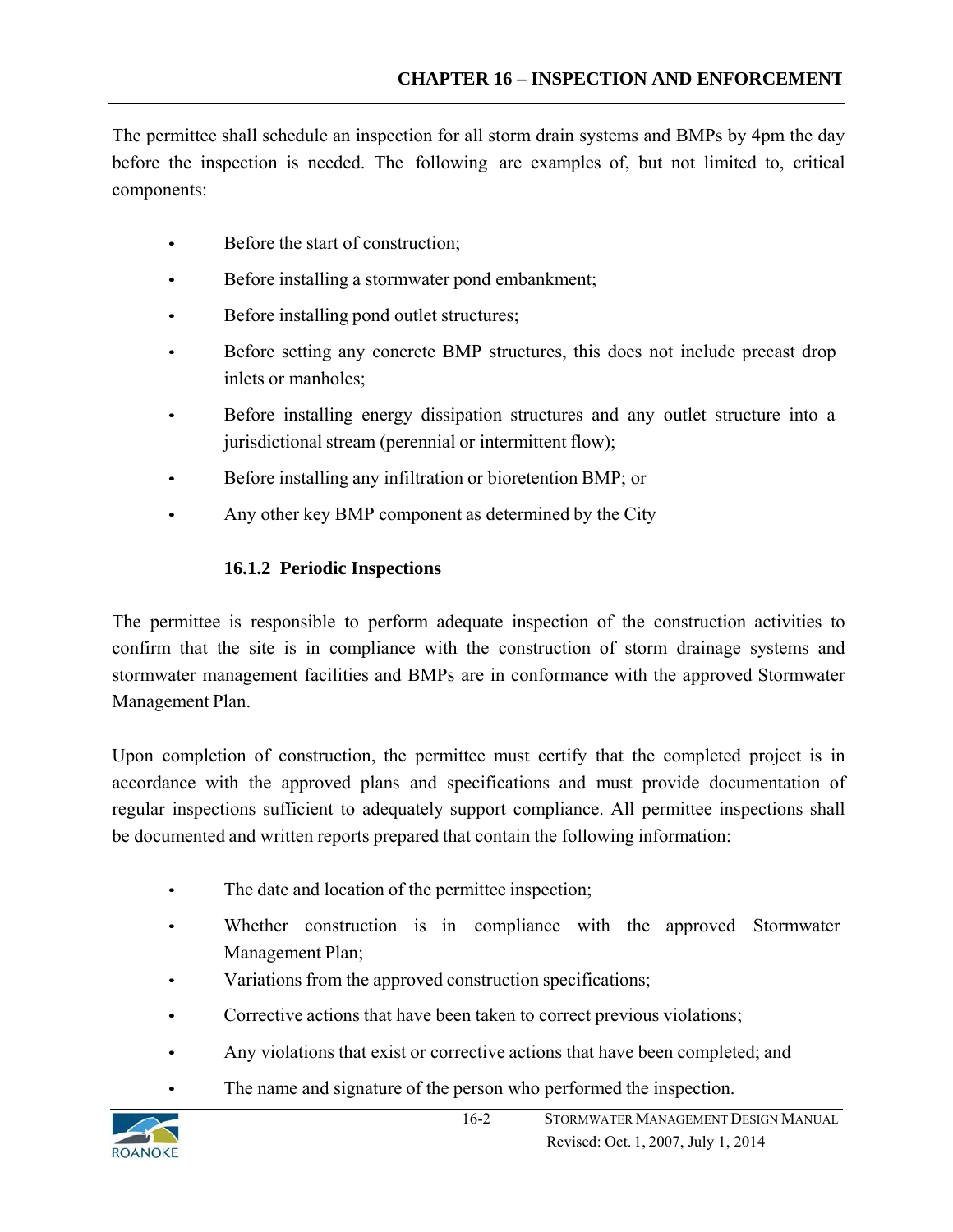The City shall conduct periodic inspections during construction. During the City inspection, the permittee will provide copies of all permittee inspections which have been conducted since the last City inspection.

If the City finds any violations, the permittee shall be notified in writing of the nature of the violation and of the required corrective actions. In conjunction, the City may issue an order requiring that all or part of the land disturbing activities permitted on the site be stopped until the specified corrective measures have been taken.

If the City determines that there is a repeated failure to comply with the approved plans and specifications, enforcement action may be taken.

## **16.1.3 Final Inspection and As-Built Documentation**

The permittee shall submit as-built documentation to the City prior to final acceptance of the project, confirming that the stormwater management facilities and practices and publicly maintained storm drainage systems have been constructed conform to the approved Stormwater Management Plan. In addition, once the as-built documentation has been submitted, a final inspection will be conducted by the City to confirm that the as-built documentation conforms to the actual construction.

Specific requirements for as-built documentation and certification will be determined by the Administrator and permittee during the plan review and preconstruction meeting process. City inspections may satisfy certification requirements for portions of the construction that can be readily confirmed by visual inspection. Documentation shall include the following:

- The permittee's inspection log records with copies of all inspection test results documenting compliance with the approved Stormwater Management Plan.
- A record version of the approved stormwater management plan that is marked in the field during construction to indicate the following:
	- o Where design values, dimensions and conditions agree with the actual constructed values, the plan values shall be marked with a red check mark  $(\sqrt{2})$ .
	- o Where constructed values, dimensions or conditions deviate from the design values the actual constructed, values shall be marked in plain red.

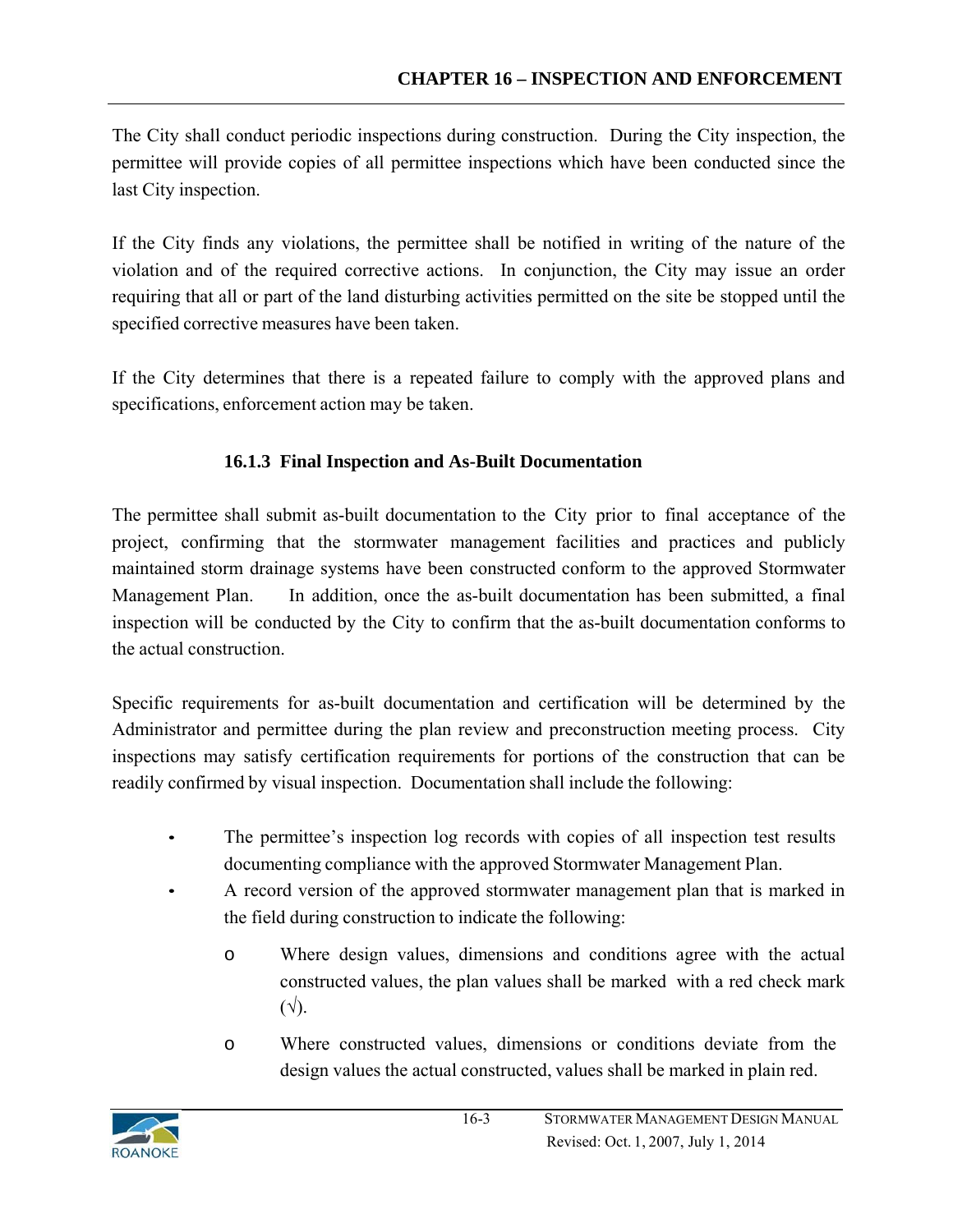- o As-built survey conducted following construction by a registered land surveyor. The survey shall verify that storage capacities in ponds and other stormwater management structures are no less than the storage volume required by the stormwater management plan. For retention and detention structures, a stage-storage summary table with design values and as-built values shall be included. The surveyor shall verify inverts and sizes of pipes, culverts, and outlet structures. Maximum tolerance shall be  $+/-$  0.1 feet. Items out of tolerance may be acceptable provided the applicant demonstrates that the stormwater management system will function as designed, including meeting all flow, velocity, and regulatory requirements and that the approved elevation-storage requirement is maintained.
- Digital location data for any publicly maintained components of the storm drainage system referenced to the Virginia State Plane coordinate system.
- A Certification statement, signed by the permittee, and by supporting engineer or surveyor, as necessary, indicating conformance with the approved Stormwater Management Plan.

If it is determined from the as-built documentation that the storm drainage systems and the stormwater management facilities have not been constructed in accordance with the approved Stormwater Management Plan, then corrective action will be taken to comply with the approved Plan or the permittee shall provide studies and information required by the City to demonstrate that the constructed systems will function equivalent to the approved Stormwater Management Plan.

Once the as-built documentation has been accepted by the City, the permittee shall schedule a final inspection of the project site prior to final acceptance of the project by the City and the return of performance bonds or securities.

# **16.2 Post-Construction Inspections**

The property owner or responsible party is responsible for the proper operation, inspection, maintenance, and repair of stormwater management facilities, after the completion of construction, in accordance with the applicable maintenance agreement. All inspection, maintenance, and repair activities shall be documented. See Chapter 15 for additional information concerning maintenance and repair of stormwater management facilities.

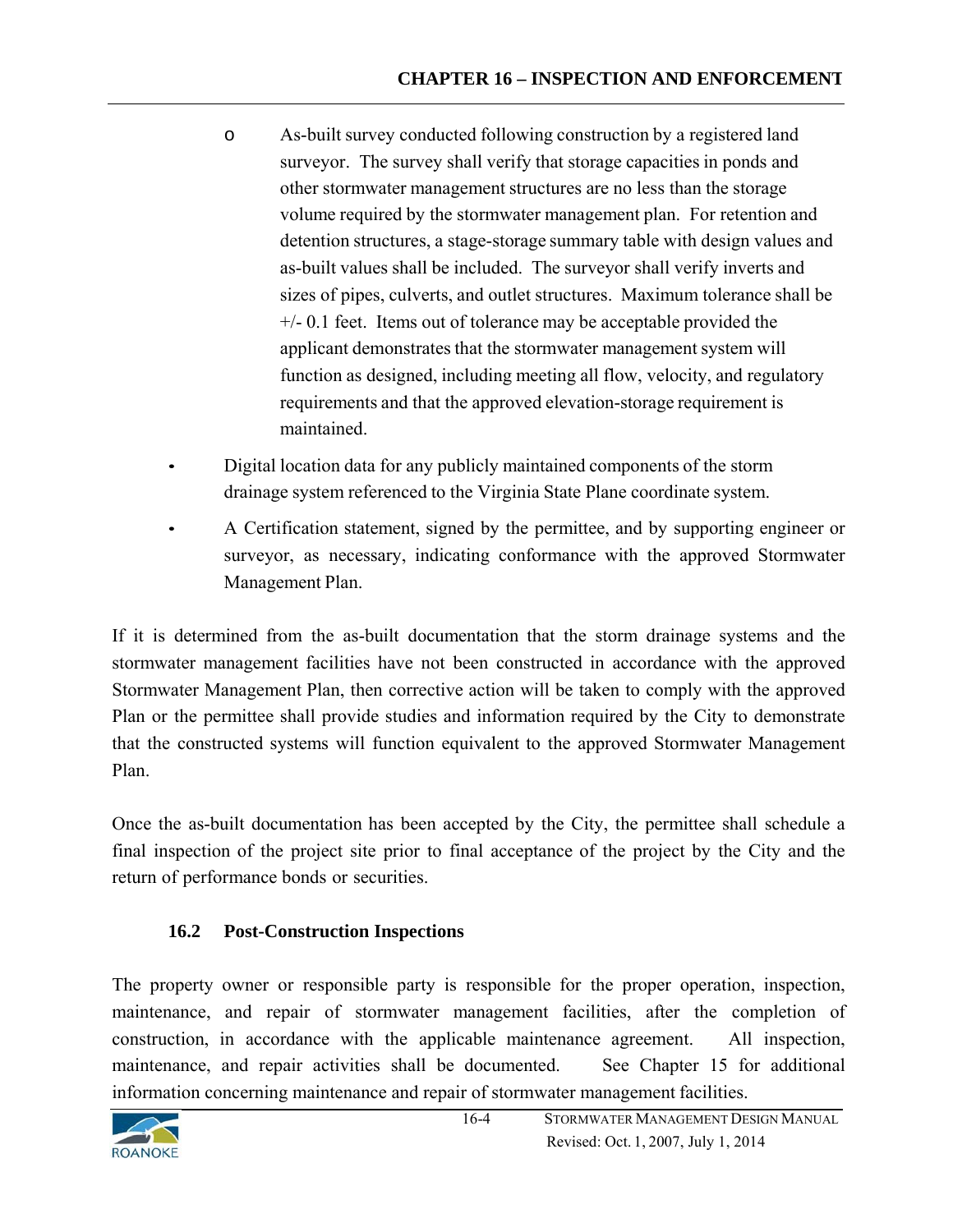The property owner shall inspect and maintain stormwater management facilities at the frequencies listed in the Maintenance Agreement.

In addition to the inspections performed by the property owner, each stormwater management facility will be inspected periodically by the City.

In the event that the stormwater management facility has not been maintained and/or becomes a danger to public safety, public health, or the environment, the City shall notify the property owner, by registered or certified mail and issue a Notice of Violation. The Notice shall specify the measures needed to correct the situation and shall specify the time within which such measures must be completed. If the responsible party fails or refuses to meet the requirements of the maintenance agreement, the City, after reasonable notice, may apply a civil or criminal penalty and may correct a violation of the design standards or maintenance needs by performing all necessary work to place the facility in proper working condition, and recover the costs from the property owner.

# **16.3 Records**

Parties responsible for the operation and maintenance of a stormwater management facility shall make records of the installation and of all inspections, maintenance and repairs, and shall retain the records for at least five (5) years. These records shall be submitted to the City on an annual basis.

### **16.4 Enforcement**

The City Stormwater Management Ordinance, Chapter 11.6, Article VI, of the Code of the City (1979), as amended, and the Virginia Stormwater Management Act, Title 10.1, Article 603 of the Code of Virginia (1950) contain enforcement provisions for the following circumstances:

- No state permit registration;
- No SWPPP;
- Incomplete SWPPP;
- SWPPP not available for review;
- No approved erosion and sediment control plan;
- Failure to install stormwater BMPs or erosion and sediment controls;
- Stormwater BMPs or erosion and sediment controls improperly installed or maintained;
- Operational deficiencies;

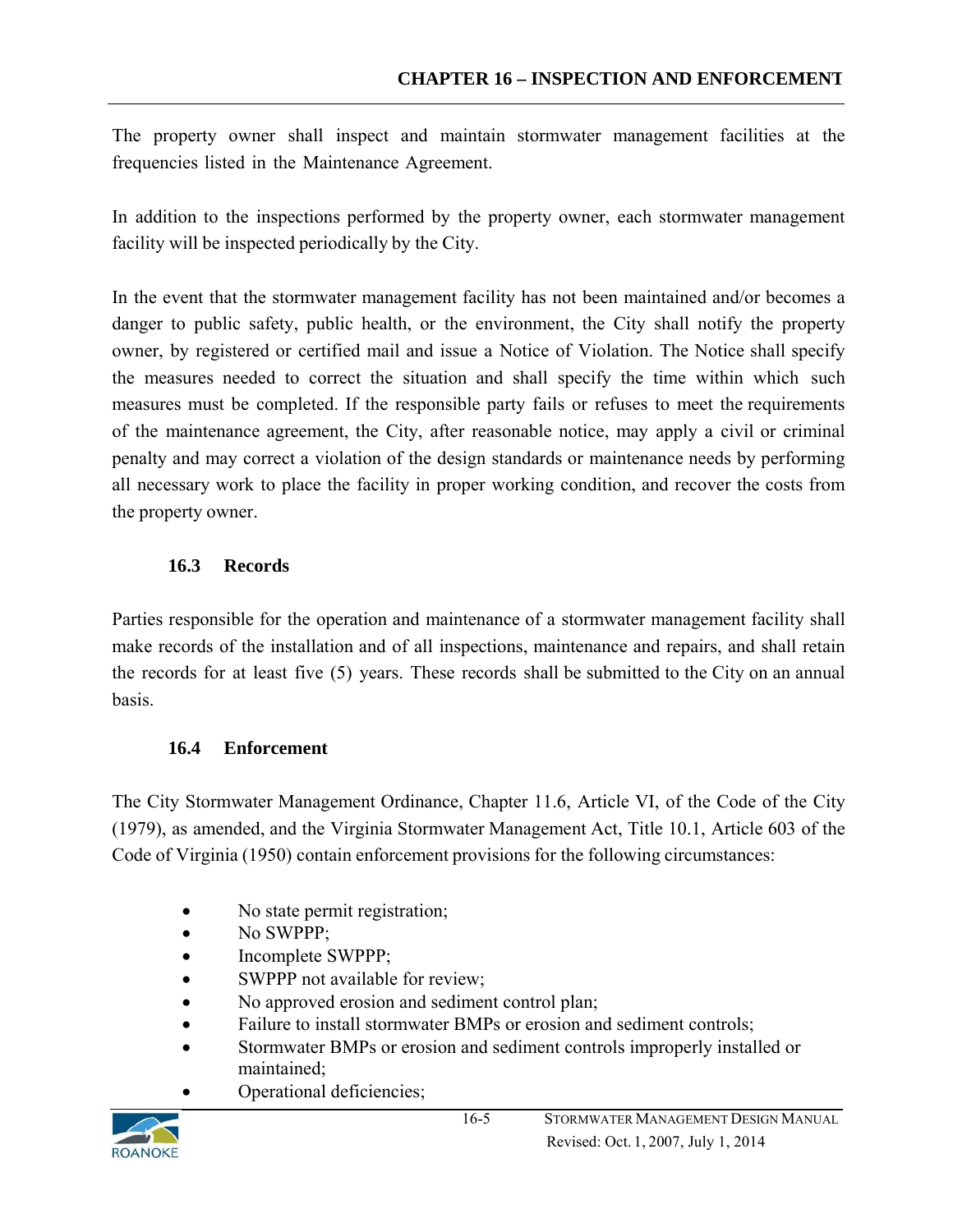- Failure to conduct required inspections;
- Incomplete, improper, or missed inspections; and
- Discharges not in compliance with the requirements of Section 4VAC 50-60-1170 of the general permit.

#### **16.4.1 Notice of Violation**

When a City inspection has noted that a construction activity or maintenance of a stormwater management facility is not in compliance with the approved Stormwater Management Plan, including all maintenance agreements, or the City Stormwater Management Ordinance, the City shall issue a written notice of violation delivered by registered or certified mail to the permittee or property owner.

The notice of violation shall include:

- The name and address of the responsible party.
- The address when available or a description of the building, structure or land upon which the violation is occurring.
- A statement specifying the nature of the violation.
- A description of the remedial measures necessary to correct the violation and a time schedule for the completion of such remedial action.
- A statement of the penalty or penalties that may be assessed against the person to whom the notice of violation is directed, should the remedial measures not be implemented.
- A statement that the determination of violation may be appealed by filing a written notice of appeal within 30 days of service of notice of violation.

### **16.4.2 Stop Work Orders**

If a project site is under construction and receives a notice of violation, construction activities in the area where the work was found to be deficient in meeting the approved Stormwater Pollution Prevention Plan shall cease immediately.

The stop work order will be in effect until the City confirms that the land disturbing activity is in compliance with the approved Stormwater Pollution Prevention Plan. The permittee shall address the remedial measures published with the notice of violation within the time period

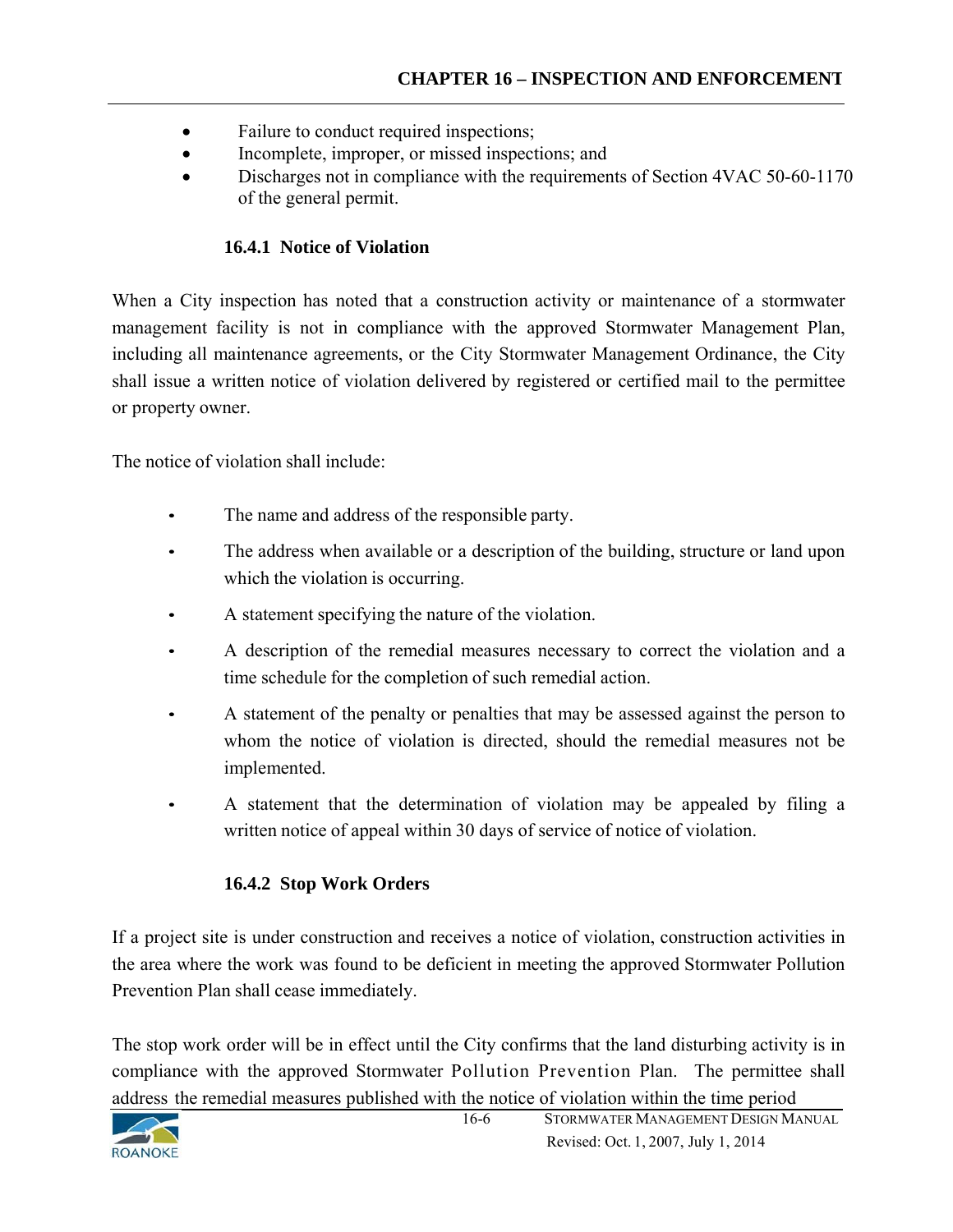specified. Upon completion of the remedial measures, the City shall inspect the work and authorize the permittee in writing that the stop work order has been removed and work may continue in that area of the project.

Failure to comply with a stop work order, or with a notice of violation may result in the revocation of the permit and the violator shall be subject to the penalties set forth by the Stormwater Management Ordinance.

## **16.4.3 Penalties**

Any person who willfully or negligently violates any provision of a local ordinance or program adopted by the locality under the authority of the Virginia Stormwater Management Program (VSMP) Permit Regulations (9VAC25-870) shall be guilty of a misdemeanor punishable by confinement in jail for not more than 12 months and a fine of not less than \$2,500 nor more than \$32,500, either or both.

Any person who knowingly makes a false statement in any form required to be submitted under the local ordinance requirements or renders inaccurate any monitoring device or method to be maintained to ensure compliance shall be guilty of a felony punishable by confinement in jail of not less than one year nor more than three years and a fine of not less than \$5,000 nor more than \$50,000.

Any defendant who is not an individual shall, upon conviction of a violation, be sentenced to pay a fine of not less than \$10,000.

Each day that a violation continues shall constitute a separate and distinct violation.

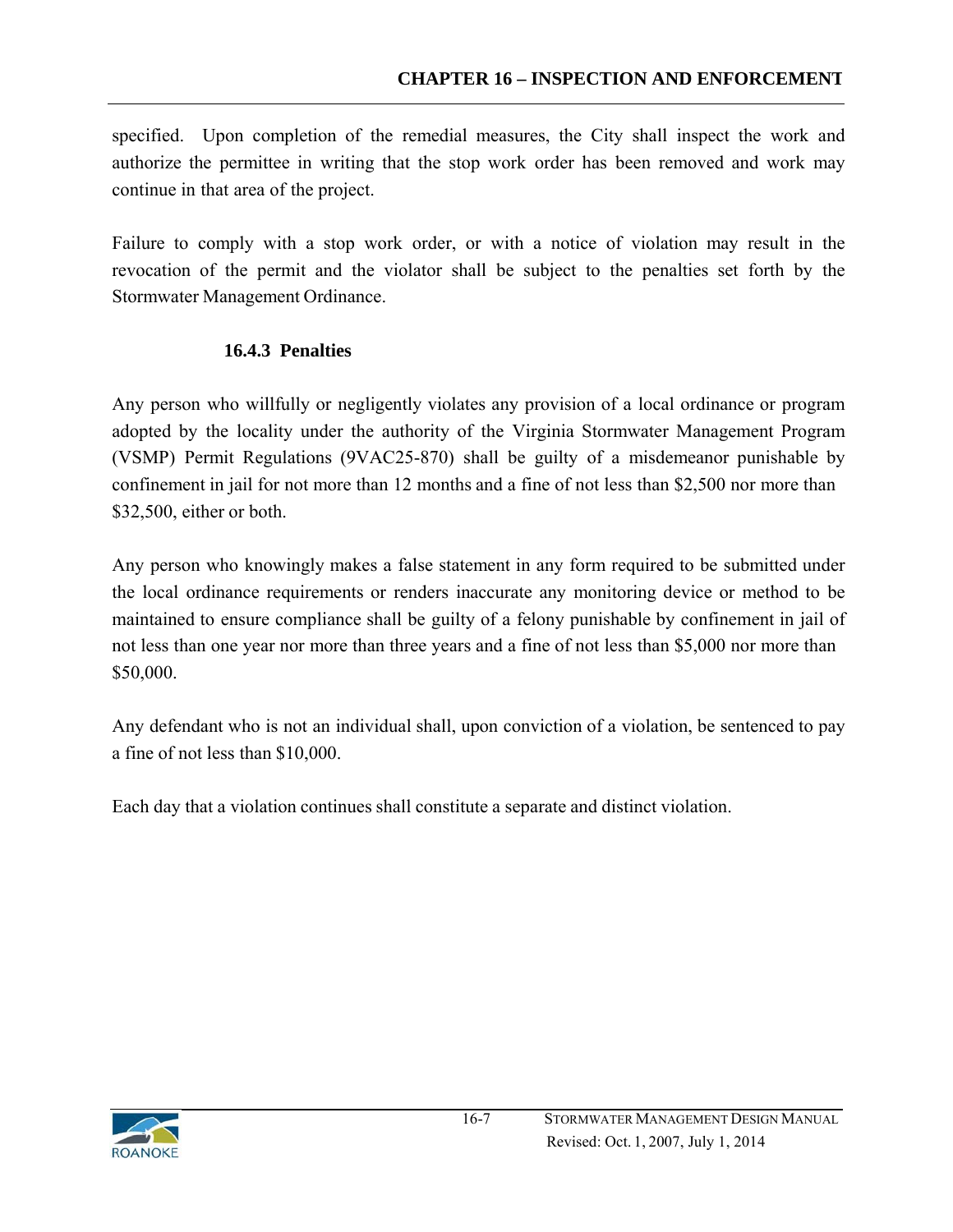# **APPENDIX 16A - INSPECTION FORMS**

Stormwater Management Construction Inspection Checklist

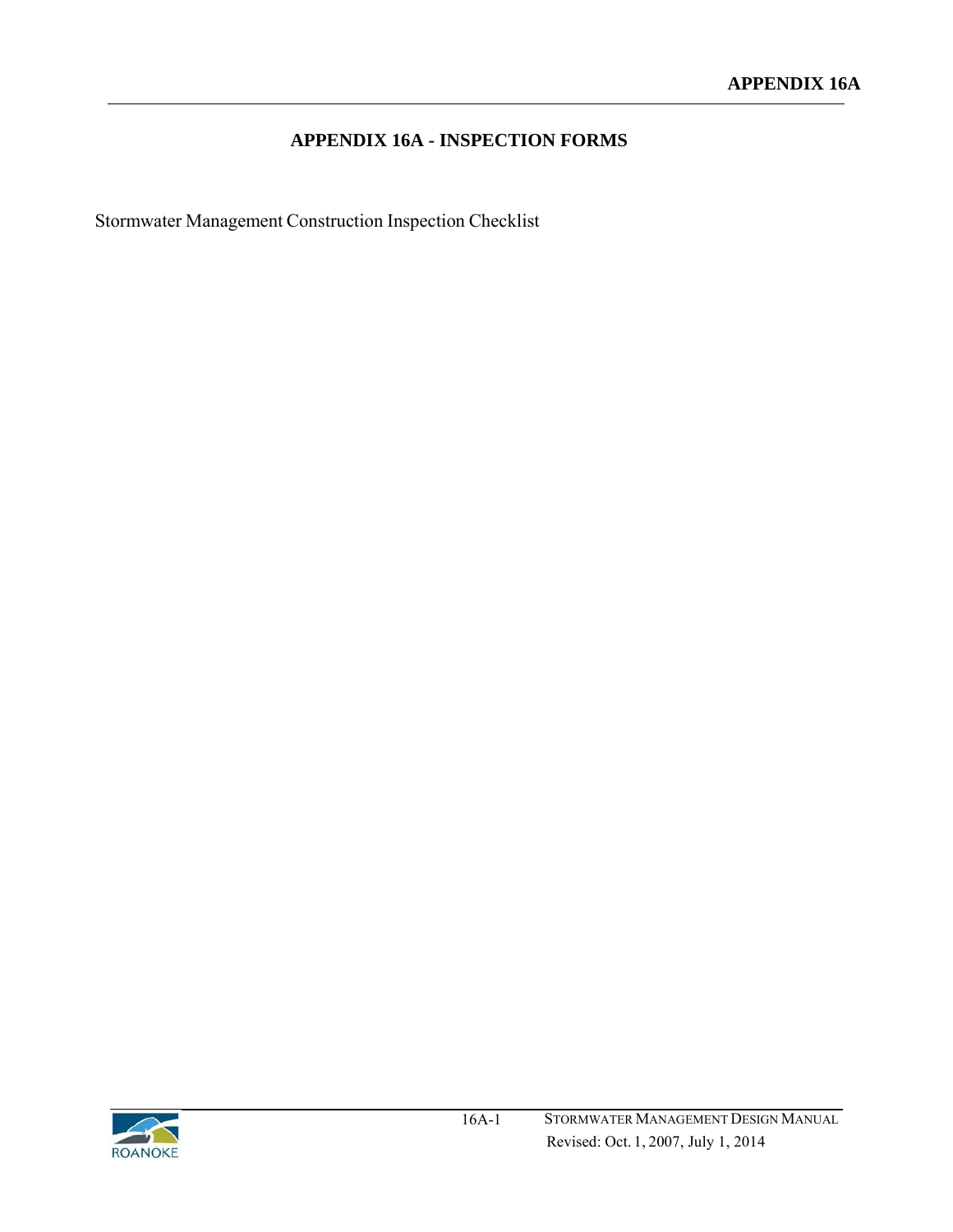#### **APPENDIX 16A**

| <b>Stormwater Management Construction</b> |
|-------------------------------------------|
| <b>Inspection Checklist</b>               |

|                                                            | Inspection Date:                            |  |  |  |  |
|------------------------------------------------------------|---------------------------------------------|--|--|--|--|
| Permittee's Name:                                          | Permit Number:                              |  |  |  |  |
| Site Address or Location:                                  |                                             |  |  |  |  |
|                                                            | Tax Map or Parcel ID No:                    |  |  |  |  |
| Reason for Inspection:                                     |                                             |  |  |  |  |
| Routine Inspection                                         | Intensive Rainfall                          |  |  |  |  |
| Complaint                                                  |                                             |  |  |  |  |
| Disturbed Area (at time of inspection):                    |                                             |  |  |  |  |
| Does the Site Require:                                     |                                             |  |  |  |  |
| Erosion and Sediment Control Plan                          | <b>Stormwater Pollution Prevention Plan</b> |  |  |  |  |
| SPCC Plan (oil storage)                                    | Other                                       |  |  |  |  |
| If required, are these plans or permits available on-site? |                                             |  |  |  |  |

### **Erosion and Sediment Control**

| Item                                   | Used |   |   | Acceptable | Observations and        | Completion |
|----------------------------------------|------|---|---|------------|-------------------------|------------|
|                                        |      |   |   | Condition  | <b>Actions Required</b> | Date       |
| Silt Fence                             | Y    | N | Y | N          |                         |            |
| <b>Straw Bales</b>                     | Y    | N | Y | N          |                         |            |
| <b>Inlet Protection</b>                | Y    | N | Y | N          |                         |            |
| Stabilized<br>Construction<br>Entrance | Y    | N | Y | N          |                         |            |
| Sediment Trap/Basin                    | Y    | N | Y | N          |                         |            |
| <b>Check Dams</b>                      | Y    | N | Y | N          |                         |            |
| Seeding (Temporary or Final)           | Y    | N | Y | N          |                         |            |
| Other:                                 | Y    | N | Y | N          |                         |            |
|                                        | Y    | N | Y | N          |                         |            |
|                                        | Y    | N | Y | N          |                         |            |
|                                        | Y    | N | Y | N          |                         |            |

Page 1 of 2